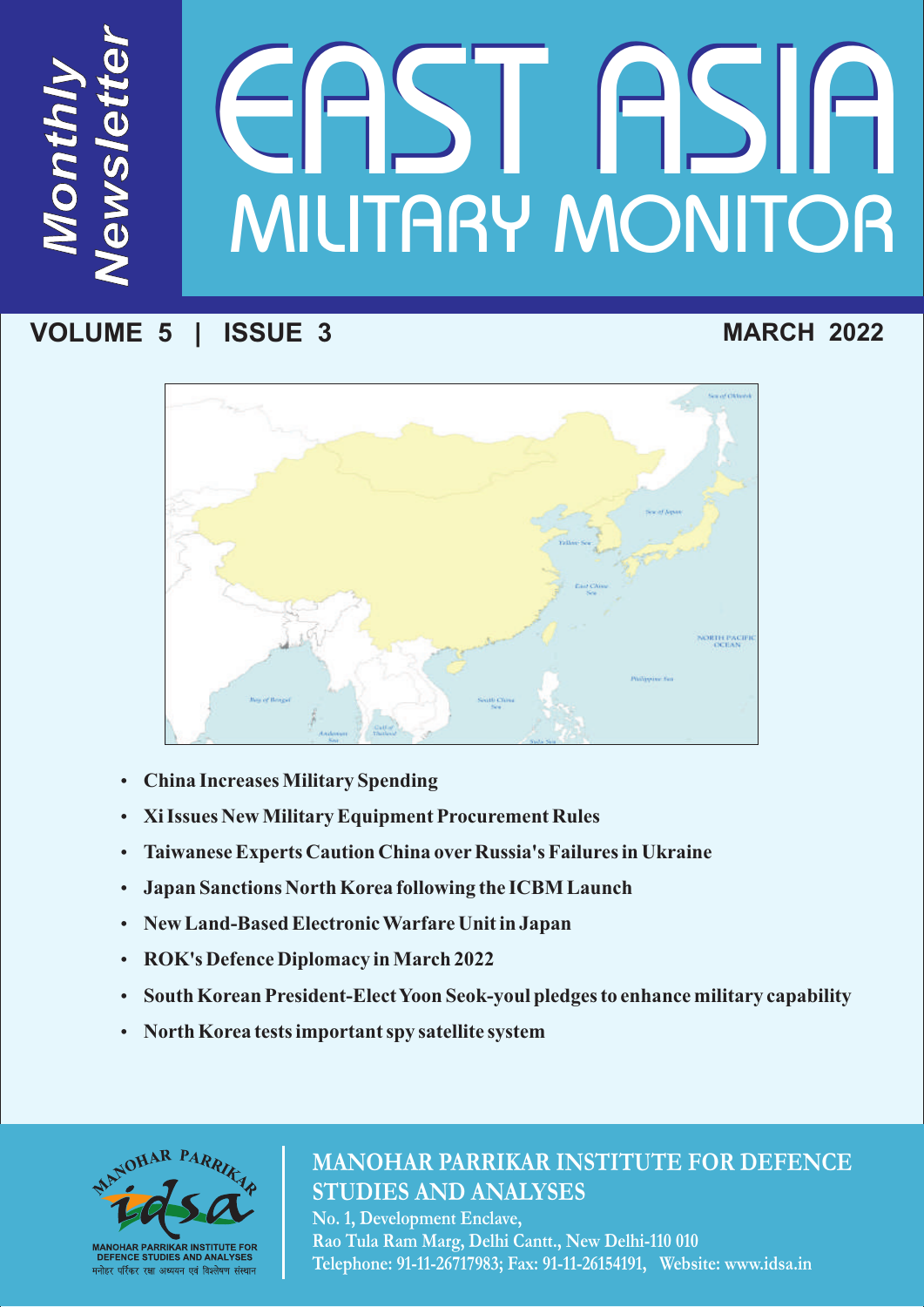### **CHINA**

### **China Increases Military Spending**

The Chinese government [announced](https://www.janes.com/defence-news/news-detail/china-increases-2022-defence-budget-by-71) a defence budget of CNY 1.5 trillion (US\$ 229.5 billion) at the opening session of the annual National People's Congress (NPC) held on 5 March. Reportedly, with this budget China's military expenditure increased by 7.1 per cent from the previous year and is the highest increase since the onset of the pandemic. A work report released at the NPC by Premier Li Keqiang stated that the surge in the budget is aligned with China's goals of achieving military development by 2027 and military modernization by 2035. [According](https://d.docs.live.net/d02ad37ffb30f161/Documents/MP-IDSA%20work/East%20Asia%20Military%20Monitor/EAMM%20March%202022/will%20help) to the Chinese state news agency Xinhua, the increase in military expenditure will help "provide the forces with better training and more advanced equipment. It [will] also support the military in tackling nonconventional security threats such as major epidemics and natural disasters". In this context it is noteworthy that the massive increase in the defence budget was announced in the backdrop of rising geopolitical competition between China and the neighbouring countries in the Indo-Pacific region.

### **Xi Issues New Military Equipment Procurement Rules**

Chinese President Xi Jinping signed an [order](https://news.cgtn.com/news/2022-03-19/Xi-signs-order-on-regulations-of-military-equipment-purchase-contracts-18x78yKs5zO/index.html) on 19 March further promulgating [rules](https://www.globaltimes.cn/page/202203/1255344.shtml) for the improvement of equipment efficiency for the military. In the order, new interim rules to regulate the procurement contracts for military equipment have been put into effect. The regulations aim at the tasks, management and supervision of the

contracts under new circumstances to advance the quality and efficiency of the equipment. Reportedly, in view of the PLA's procurement of sophisticated weapons systems from local buyers, such regulations are likely to become necessary to ensure the standards of military equipment and efficiency in the battlefield. Further, the rules are also expected to root out corruption and misuse of funds in procuring equipment and ensure the judicious supervision of such tasks.

### **TAIWAN**

### **Taiwanese Experts Caution China over Russia's Failures in Ukraine**

Taiwan's Mainland Affairs Council (MAC) in a Press Brief released on 30 March, [cited](https://www.taiwannews.com.tw/en/news/4492405) some senior experts stating "that Russia's losses on the battlefields of Ukraine are making China "more cautious" about invading Taiwan." Apparently, "the poor performance of the Russian military, the stiff resistance by Ukrainian forces, and sanctions from the West" are some factors that will compel China to rethink its future invasion plans. According to the brief, the experts also highlighted Russia's military setbacks as possible lessons for China which will dissuade it from "rashly [resorting] to non-peaceful means." Importantly, according to the experts' assessment, "the war in Ukraine has exposed the lack of accurate intelligencesharing between autocratic leaders and their [G]enerals." They inferred that the Chinese communist leaders will take note of this situation and will remain "more cautious" and act more prudently when it comes to the use of force.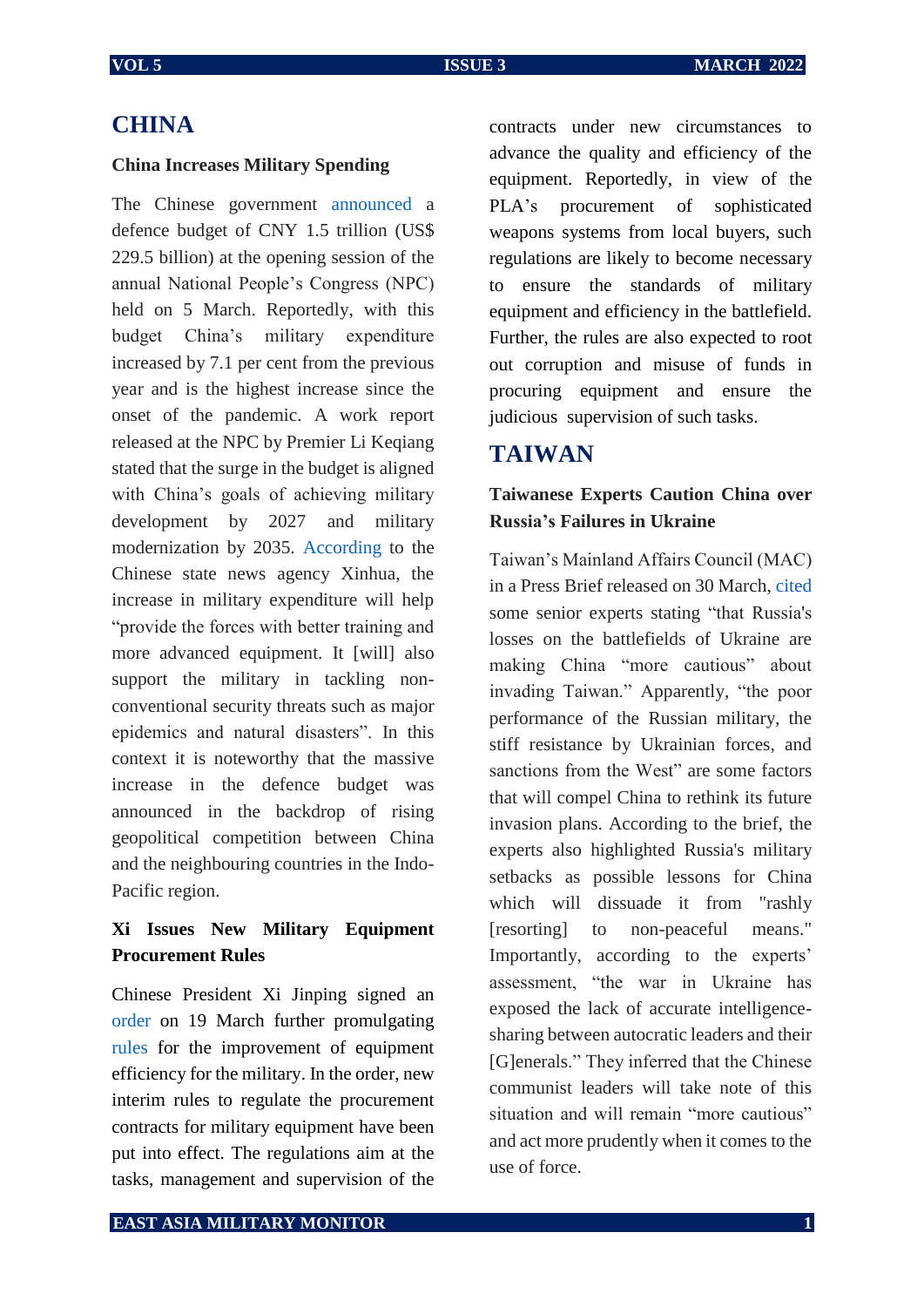### **JAPAN**

### **Japan Sanctions North Korea following the ICBM Launch**

On 24 March, Japan confirmed that a new type of inter-continental ballistic missile (ICBM) launched by Pyongyang fell within its exclusive economic zone (EEZ). Prime Minister Kishida condemned the development as an "outrageous act that cannot be tolerated" and State Minister of Defense, Makoto Oniki suggested that the latest launch constitutes "a serious threat" to Japan. Chief Cabinet Secretary, Hirokazu Matsuno indicated that following the tests, Tokyo registered a strong protest through Pyongyang's Embassy in Beijing. Also, Japan expanded its sanctions against Pyongyang and froze assets of six North Koreans, three Russians and four Russian entities who are allegedly involved in Pyongyang's nuclear and missile development. With this, Tokyo's sanctions list covers [120 individuals and 129 entities.](https://www3.nhk.or.jp/nhkworld/en/news/20220401_17/) Japan is likely to work in close cooperation with [Washington and Seoul](https://japan.kantei.go.jp/101_kishida/statement/202203/_00027.html) in responding to the situation.

### **New Land-Based Electronic Warfare Unit in Japan**

On 28 March, Japan's Ground Self-Defense Forces (GSDF) marked the launch of a [new](https://english.kyodonews.net/news/2022/03/c58bbc3d7a79-japans-gsdf-marks-launch-of-new-electronic-warfare-unit.html)  [electronic warfare unit](https://english.kyodonews.net/news/2022/03/c58bbc3d7a79-japans-gsdf-marks-launch-of-new-electronic-warfare-unit.html) at GSDF Camp Asaka for enhancing the country's electronic warfare capabilities. The unit, comprising around 180 personnel nationwide, has been tasked with detecting and analyzing the communications and radar emissions of potential adversaries. It will also be responsible for disrupting enemy communications and radars if required. The unit's headquarter was established on 17 March in order to expedite development of capabilities in the field of electromagnetics, along with space and cyberspace, in the face of increasing threats from China and Russia's military build-up. Reportedly, Japan's Defense Ministry has established [electronic warfare](https://d.docs.live.net/d02ad37ffb30f161/Documents/MP-IDSA%20work/East%20Asia%20Military%20Monitor/EAMM%20March%202022/electronic%20warfare%20units%20in%20garrisons%20across%20Japan,%20but%20predominantly%20in%20Okinawa%20and%20the%20southwestern%20region%20of%20Kyushu.%20Previously,%20there%20was%20only%20one%20unit%20on%20Japan)  [units](https://d.docs.live.net/d02ad37ffb30f161/Documents/MP-IDSA%20work/East%20Asia%20Military%20Monitor/EAMM%20March%202022/electronic%20warfare%20units%20in%20garrisons%20across%20Japan,%20but%20predominantly%20in%20Okinawa%20and%20the%20southwestern%20region%20of%20Kyushu.%20Previously,%20there%20was%20only%20one%20unit%20on%20Japan) in garrisons across Japan with a majority of them in Okinawa and the southwestern region of Kyushu. Previously, there was only one unit in Hokkaido.

## **THE KOREAN PENINSULA**

### **ROK's Defence Diplomacy in March 2022**

The ninth Republic of Korea (RoK)-United Arab Emirates (UAE) [defence ministerial](https://www.mnd.go.kr/user/boardList.action?command=view&page=1&boardId=I_8576246&boardSeq=I_9645682&titleId=null&siteId=mndEN&id=mndEN_020600000000&column=null&search=null) talks were held on 18 March in Seoul. During the talks, South Korea's Minister of National Defence Suh Wook and his UAE counterpart Mohammad Ahmad Al Bowardi [exchanged views](https://www.mnd.go.kr/user/boardList.action?command=view&page=1&boardId=I_8576246&boardSeq=I_9645682&titleId=null&siteId=mndEN&id=mndEN_020600000000&column=null&search=null) on their respective regional security environments and agreed to continue to strengthen bilateral cooperation in the areas of defence and defence industry. Meanwhile, UAE's defence minister [reiterated](https://www.mnd.go.kr/user/boardList.action?command=view&page=1&boardId=I_8576246&boardSeq=I_9645682&titleId=null&siteId=mndEN&id=mndEN_020600000000&column=null&search=null) Abu Dhabi's unwavering support to Seoul's effort for the denuclearization of, and establishment of, a permanent peace regime on the Korean Peninsula. In a separate development, South Korea and France held the first working-level meeting on [space security](https://www.mnd.go.kr/user/boardList.action?command=view&page=1&boardId=I_8576246&boardSeq=I_9645691&titleId=null&siteId=mndEN&id=mndEN_020600000000&column=null&search=null) from 17 to 18 March. In the meeting, the two sides discussed the development of bilateral space cooperation while sharing space security policies, space capabilities and the need for exchange of space professionals.